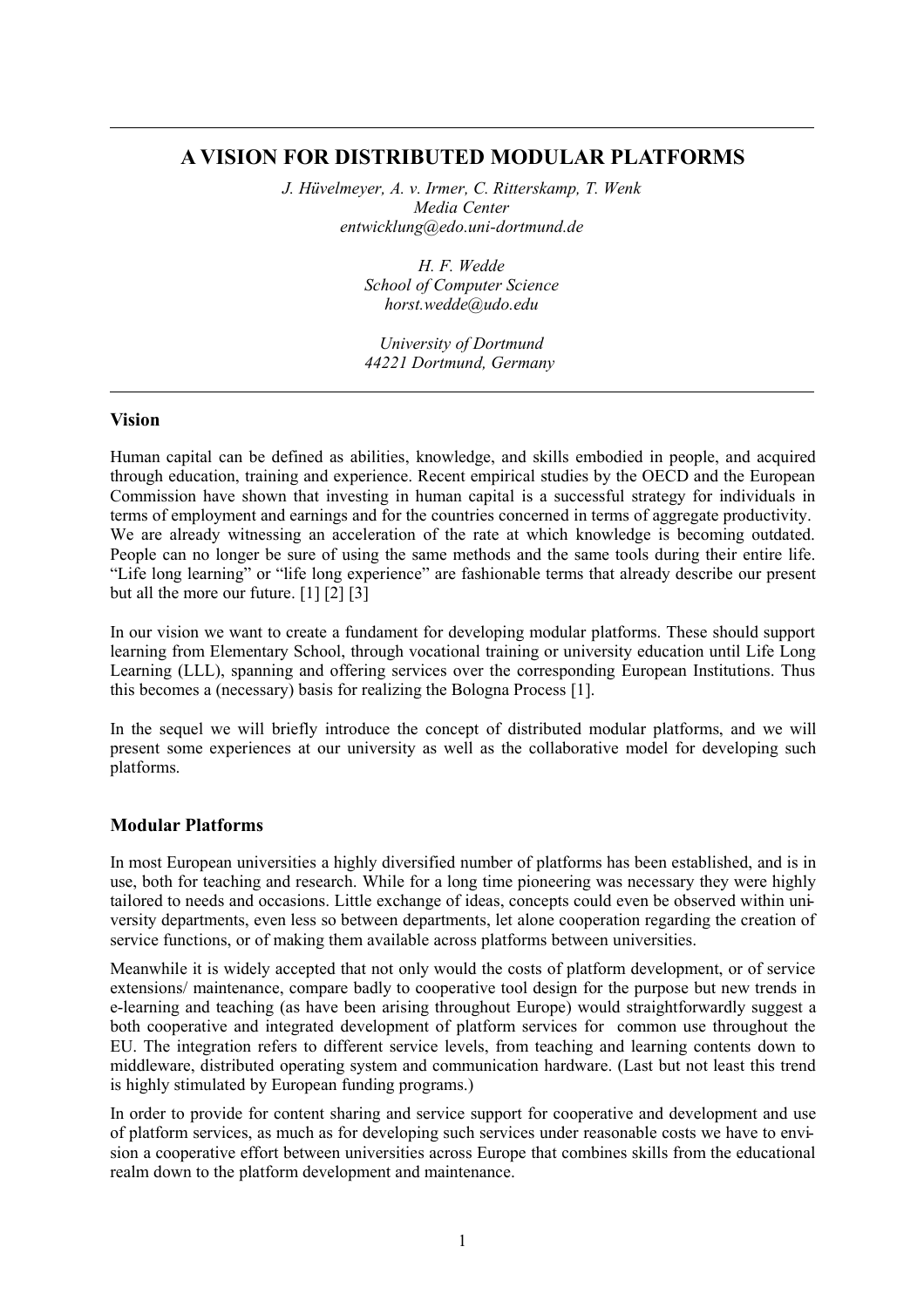From his viewpoint it is obvious that standardization is a compulsory part of the cooperation, in particular for interface design, for managing metadata and content (e.g. LOM [4], SCORM [5], IMS Learning Design [6], EML [6] [7], OKI [8], etc.).

Moreover, novel educational concepts or perspectives in e-learning or teaching require novel service structures like on-line support of cooperative virtual classroom work across universities. (This will be further addressed in another contribution to this conference.) An *efficient and customized support* for such applications could be realized by *integrative development of service functions and modules*.

In order to lay the ground for the coordinated installation of both novel e-teaching/ learning concepts and their realization through appropriate distributed platform services will have to take into account the given situation in the participating universities regarding e.g. the

- integration of user data bases (i.e. HIS systems an German universities)
- development and storing/ archiving of sharable content
- local system support for ECTS (European Credit Transfer and Accumulation System; see e.g. http://www.hrk.de/138.htm) [1]
- connection to distributed publication servers
- establishing and handling different cost-efficient knowledge and information structures [9]

Also the information technological as well as institutional policies of the involved universities have to be integrated.

We will elaborate how these constraints can be satisfied in a modular platform approach. At any rate modular platform basis systems would be designed and developed in a cooperation between partners involved thus creating the fundament for the specific interfaces to the local e-learning modules.

In this way a large community (of developers and potential users) is created that will serve as a meaningful critical mass for utilizing the final product, not only for the institutions involved but also for further locations. A schematic summary of our view is given in fig. 1.

# **Sketch of the Modular Platform**



**Fig. 1**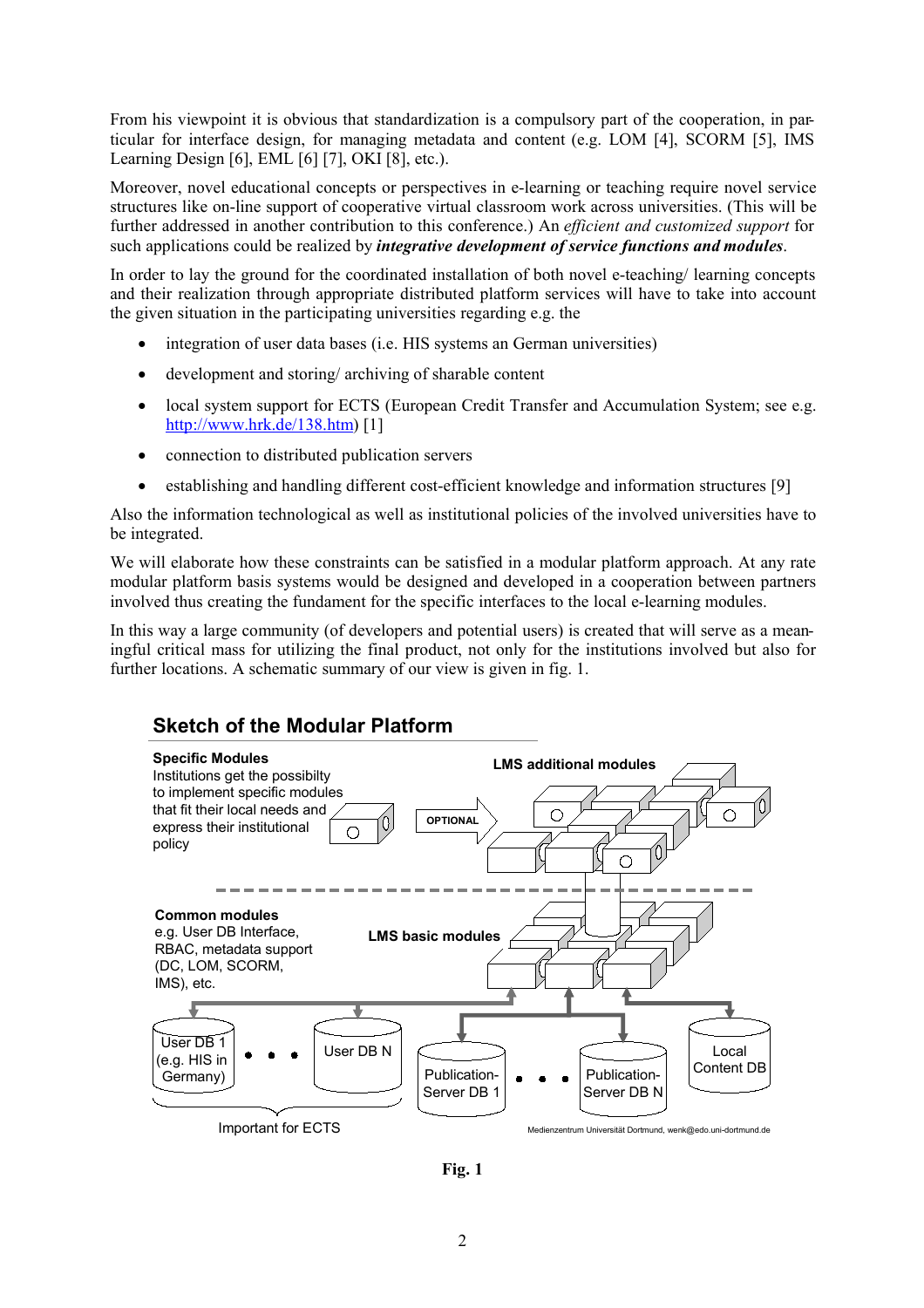### **Experiences**

The media center at the University of Dortmund has developed the *EWS (Electronic Work Space)* learning platform. Through its simple basic structure it has soon come into wide use, at our university as well as in a large number of schools in the region. At our university EWS is used by more than 8000 persons (faculty, students, staff).

The experience in developing, running, and maintaining services in EWS has been extremely helpful,

- $\bullet$  for the ongoing development of new modules
- for the training users and getting them involved
- for envisioning novel services and new forms of cooperation among users.

During the past years quite an amount of class modules and content from e-learning projects was developed, for export over the Internet. We have been creating a procedural and a process model for solving this content management problem. However, frequently the content has been deposited in a format which does not really lend itself easily (to say the least) to exchange between institutions, or to metadata indexing. In our approach the content is automatically transformed into a standardized exchange format, and labeled with metadata. In this way we allow for efficient module migration at minimal costs, for easy, elaborative, and explorative reuse of content (with the enhancements to be beneficial for the while distributed community thus providing for novel forms of collaboration.

### **Collaboration**

Developing a distributed platform for collaborative use should be designed as a cooperative effort. So the first thing is to select partners fort he purpose of designing, developing, and implementing basic modules of the platform (Learning Management System (LMS)), and of testing it a the locations involved.

The process is comparably fast, due to both combining resources from a common LMS, and to synergetic effects. It is summarized in Fig. 2.

Except for contributing their skills and experience, the partners also make use of previously developed software components (as far as they can be integrated into the new platform). Last, they propagate the extended and extensive use of the novel services at the location.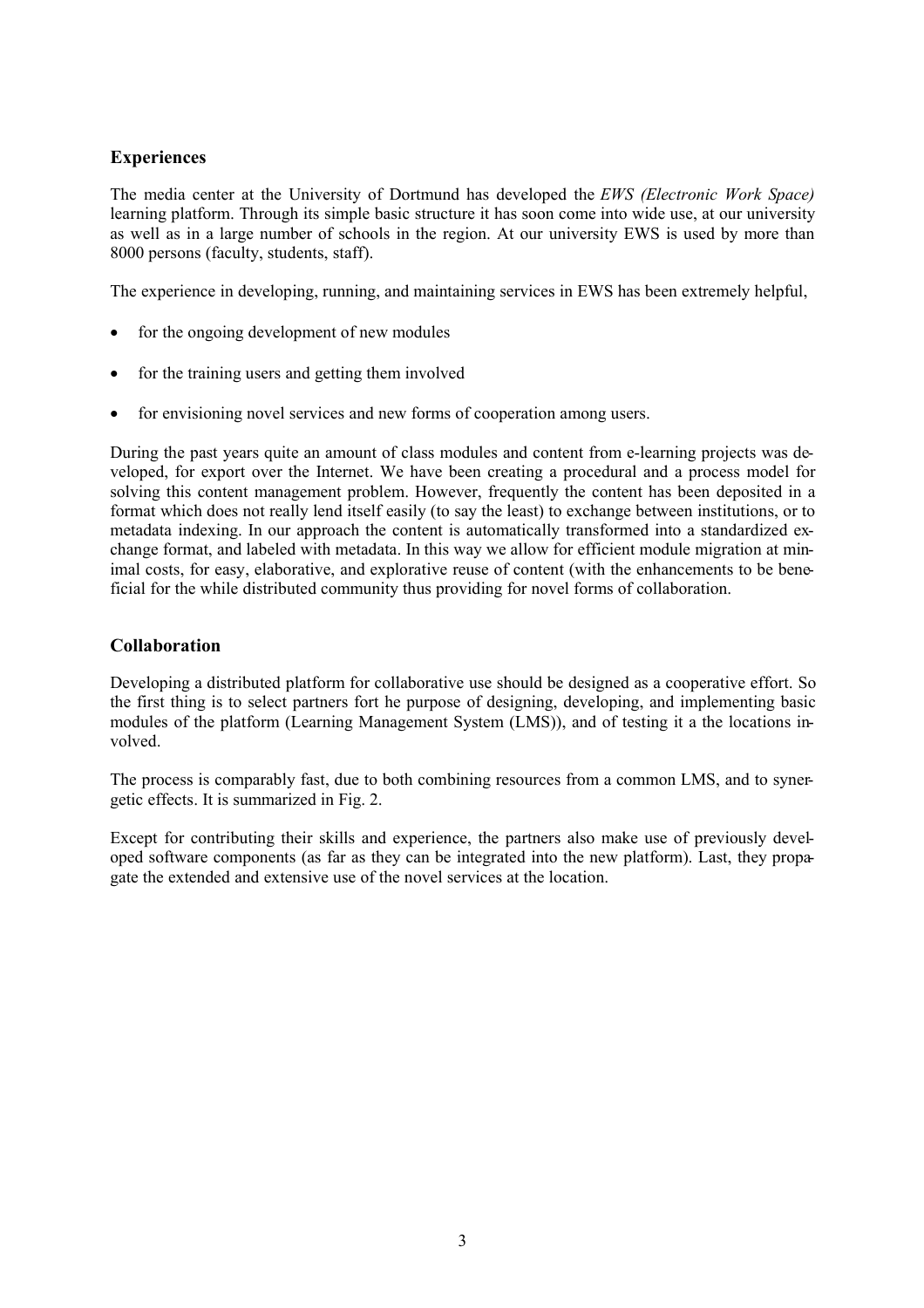

**Fig. 2**

The LMS organizational model is a flat hierarchy, containing a *coordination agency* and a *board constituted by representatives of the project partners*. In a kick-off meeting the project structure an d mile stones are defined. This process model will be segmented into work packages to be assigned to project partners. Then the developers meet on a regular basis. (These may indeed be organized as video conferences thus minimizing costs and organizational overhead.)

The project status will be monitored by the coordination agency. The communication structure is supported through servers running collaborative tools. Not only can documents be exchanged in this way: they could even be collaboratively created or edited.

The mile stones of each project partner include development stages of LMS software modules. These will be stored in a central, or even distributed, repository such their status is available to all participants, and all users (developers in earlier stages) can test the interoperational quality of the modules.

The LMS software is made available to all interested parties beyond (Open Source). In this way an ever larger community will not only use the LMS but again contribute to its further improvement.

### **References**

- 1. MINISTERS OF EDUCATION OF 29 COUNTRIES IN EUROPE (1999) *Bologna Process,* http://www.coe.int/T/E/Cultural\_Cooperation/education/Higher\_education/Activities/Bologna\_Pr ocess/default.asp
- 2. ANGEL DE LA FUENTE, ANTONIO CICCONE (2002) *Human capital in a global and knowledge-based economy*, http://europa.eu.int/comm/employment\_social/employment\_analysis/human/final\_en.pdf
- 3. ANGEL DE LA FUENTE (2003) *Human capital in a global and knowledge-based economy, Part II : assessment at the EU country level,* http://europa.eu.int/comm/employment\_social/employment\_analysis/human/final\_1\_en.pdf